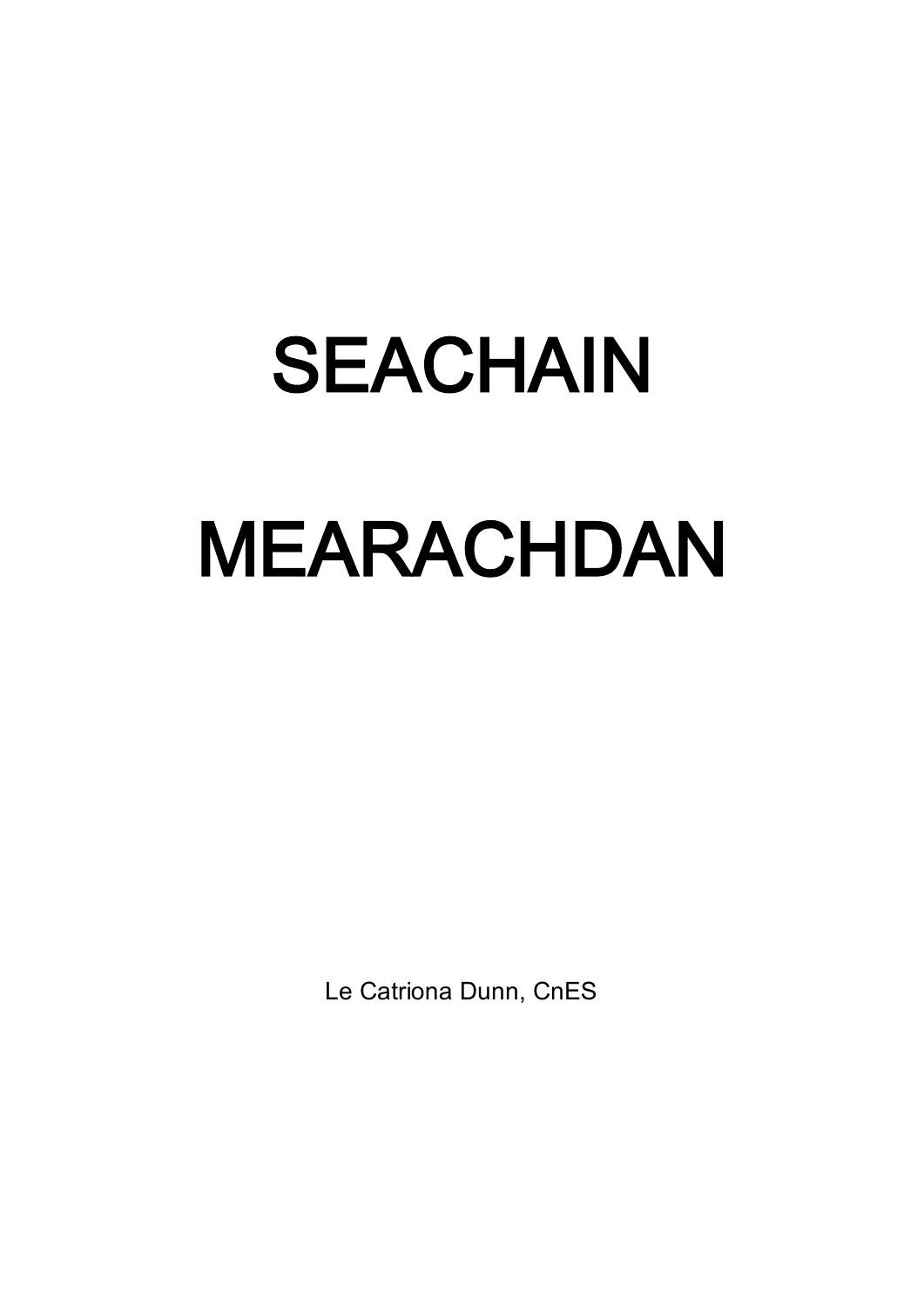# a a' a : nas trice na a'

| a) | a' | the                                            |  |  |
|----|----|------------------------------------------------|--|--|
|    |    | air beulaibh bh ph mh ch gh                    |  |  |
|    |    |                                                |  |  |
|    |    | aig a' bhalach                                 |  |  |
|    |    | anns a' phreas                                 |  |  |
|    |    | Tha a' mhuir ciùin                             |  |  |
|    |    | Bàgh a' Chaisteil                              |  |  |
|    |    | Chunna mi a' ghealach ùr                       |  |  |
|    |    |                                                |  |  |
| b) | a' | -ing sa Bheurla                                |  |  |
|    |    |                                                |  |  |
|    |    | a' bruidhinn                                   |  |  |
|    |    | a' seinn                                       |  |  |
|    |    | a' leum                                        |  |  |
|    |    | a' ruith                                       |  |  |
|    | a  | an àite sam bith eile far a bheil fuaim a e.g. |  |  |
|    |    | leis no leatha<br>a                            |  |  |
|    |    | a chàr                                         |  |  |
|    |    | a còta                                         |  |  |
|    |    |                                                |  |  |
|    |    | gnìomhair le to - sa Bheurla<br>$\mathbf a$    |  |  |
|    |    | a bhruidhinn                                   |  |  |
|    |    | a sheinn etc                                   |  |  |
|    |    |                                                |  |  |
|    |    | a Mhàiri<br>(vocative)                         |  |  |
|    |    | an duine a b' aosta<br>(relative pronoun)      |  |  |
|    |    | Tha mi a' dol a Lunnainn<br>(gu)               |  |  |
|    |    | a rèir, a thaobh, a chum<br>(compound prep)    |  |  |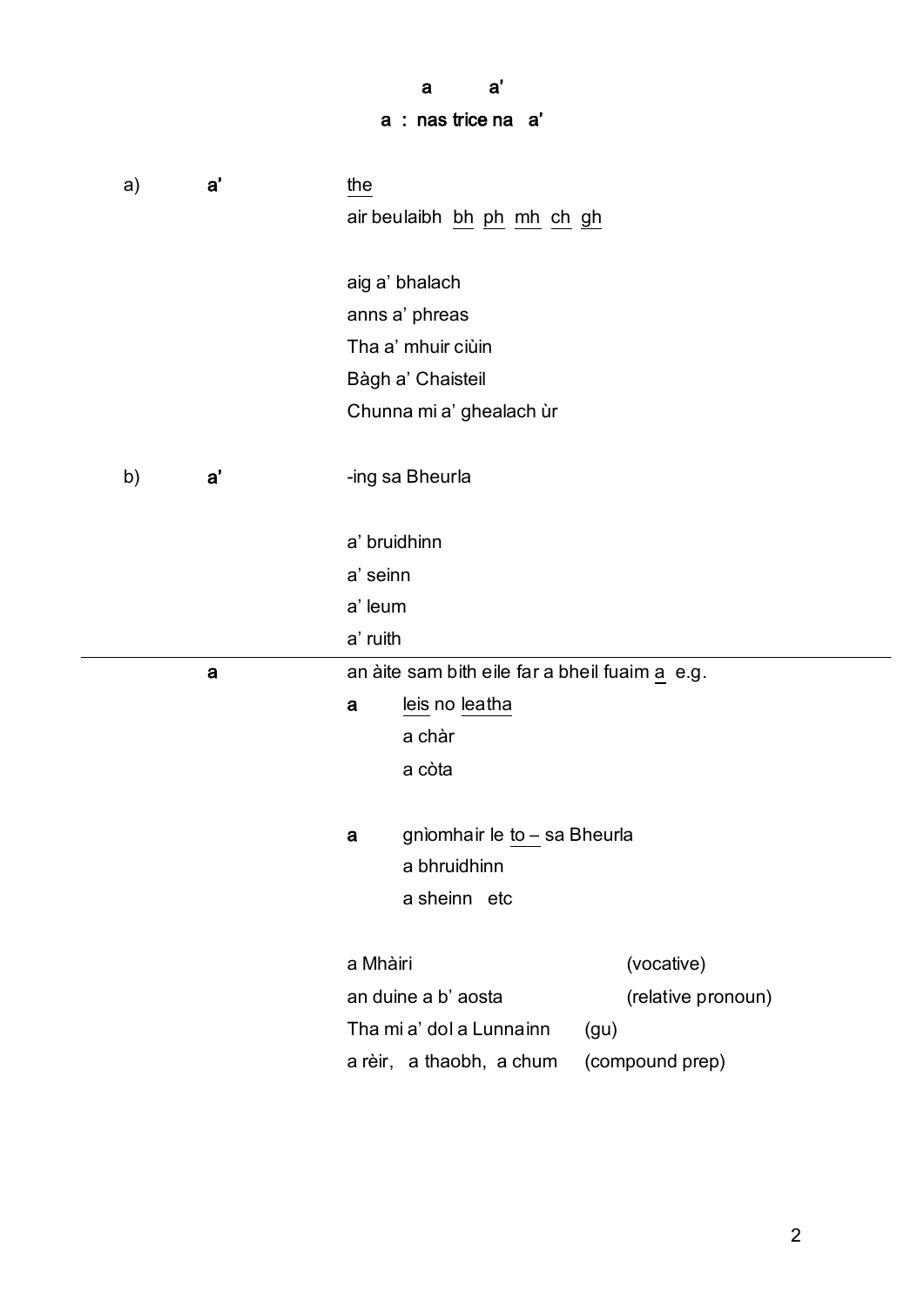# bidh/bithidh bi a bhith bhi bith

| Bidh/bithidh     | an t-àm ri teachd                                                                  |
|------------------|------------------------------------------------------------------------------------|
|                  | Bidh mi tràth a-màireach.                                                          |
|                  | Bithidh mi tràth a-màireach.(Le cuideam air)                                       |
| Bi               | còmhla ri am, gum, mura, nach                                                      |
|                  | Am bi thu tràth a-màireach? Bithidh.                                               |
|                  | Thig a-nall mura bi thu ro sgith.                                                  |
|                  | Nach bi sin cus dhut?                                                              |
|                  | Can ris gum bi thu ann.                                                            |
| <b>Bhi</b>       | còmhla ri cha a-mhàin                                                              |
|                  | Cha bhi thu anmoch, am bi?                                                         |
| A bhith/gu bhith | to be                                                                              |
|                  | Chan eil math dhut a bhith fadalach. Tha e gu bhith<br>aig an taigh tràth a-nochd. |
| <b>Bith</b>      | daonnan                                                                            |
|                  | beatha                                                                             |
|                  | bith-beò                                                                           |
|                  | bith-bhuam                                                                         |
|                  | sam bith                                                                           |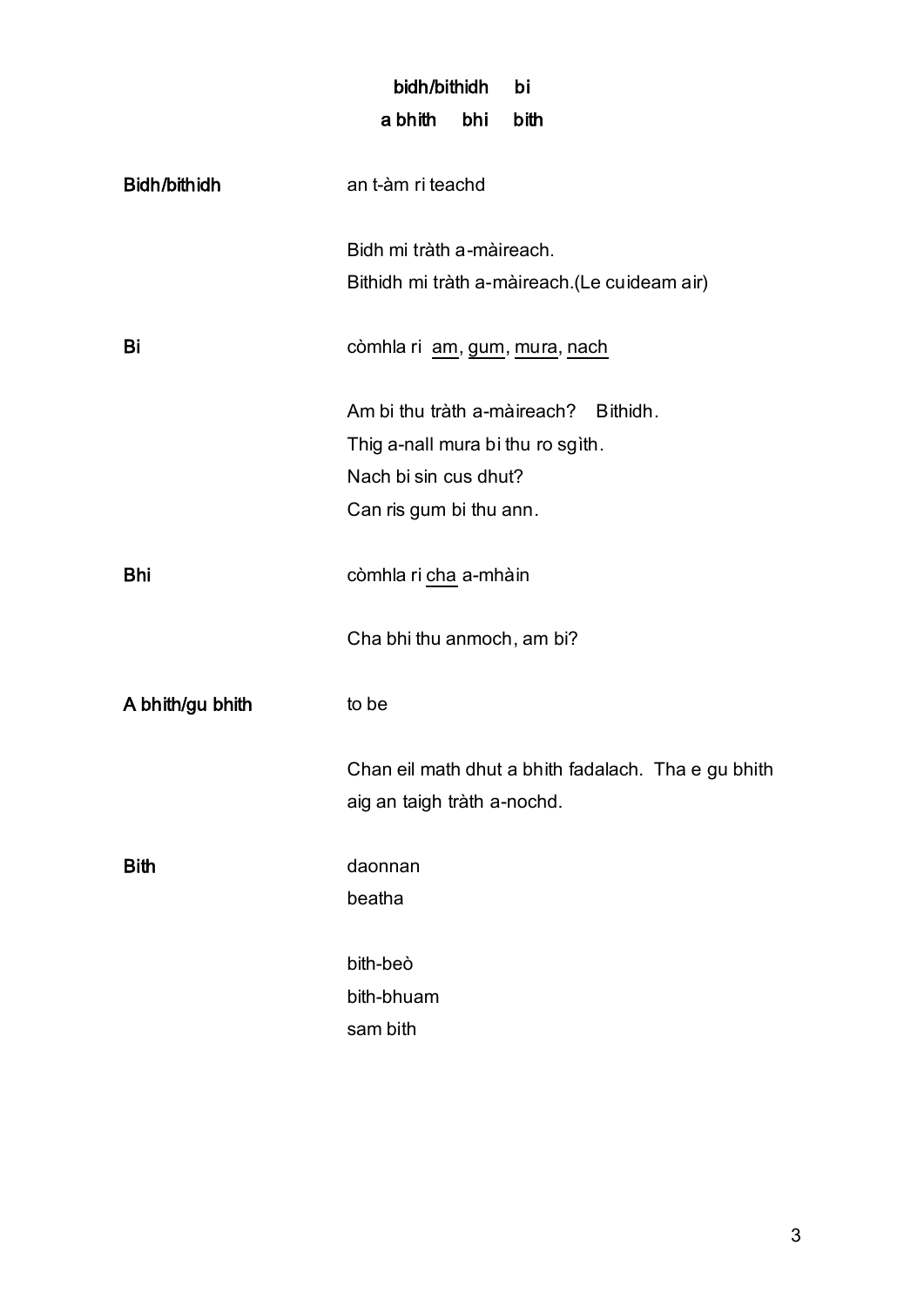# Cur/chur Cuir/chuir

- a) a' cur putting a chur to put
- b) cuir uair sam bith eile chuir
- a) Tha e a' cur an t-sìl. Bha mi ga cur dhachaigh. Bha iad air an cur don àite cheàrr.

Dè tha thu a' dol a chur ort? Chunnaic mi e ga chur air a' bhòrd. Tha thu air mo chur tuathal.

b) Cuir ort d' aodach. Nach cuir thu thugam an leabhar sin? Na cuir sin ort co-dhiù. Mura cuir thu sgoinn ort, bidh sinn air dheireadh. Tha e ag ràdh gun cuir e lèine ghlan air.

> Chuir mi umhail air o chionn greis. Cò chuir am biadh air a' bhòrd? Cha do chuir mi am buntàta fhathast, an do chuir thu fhèin?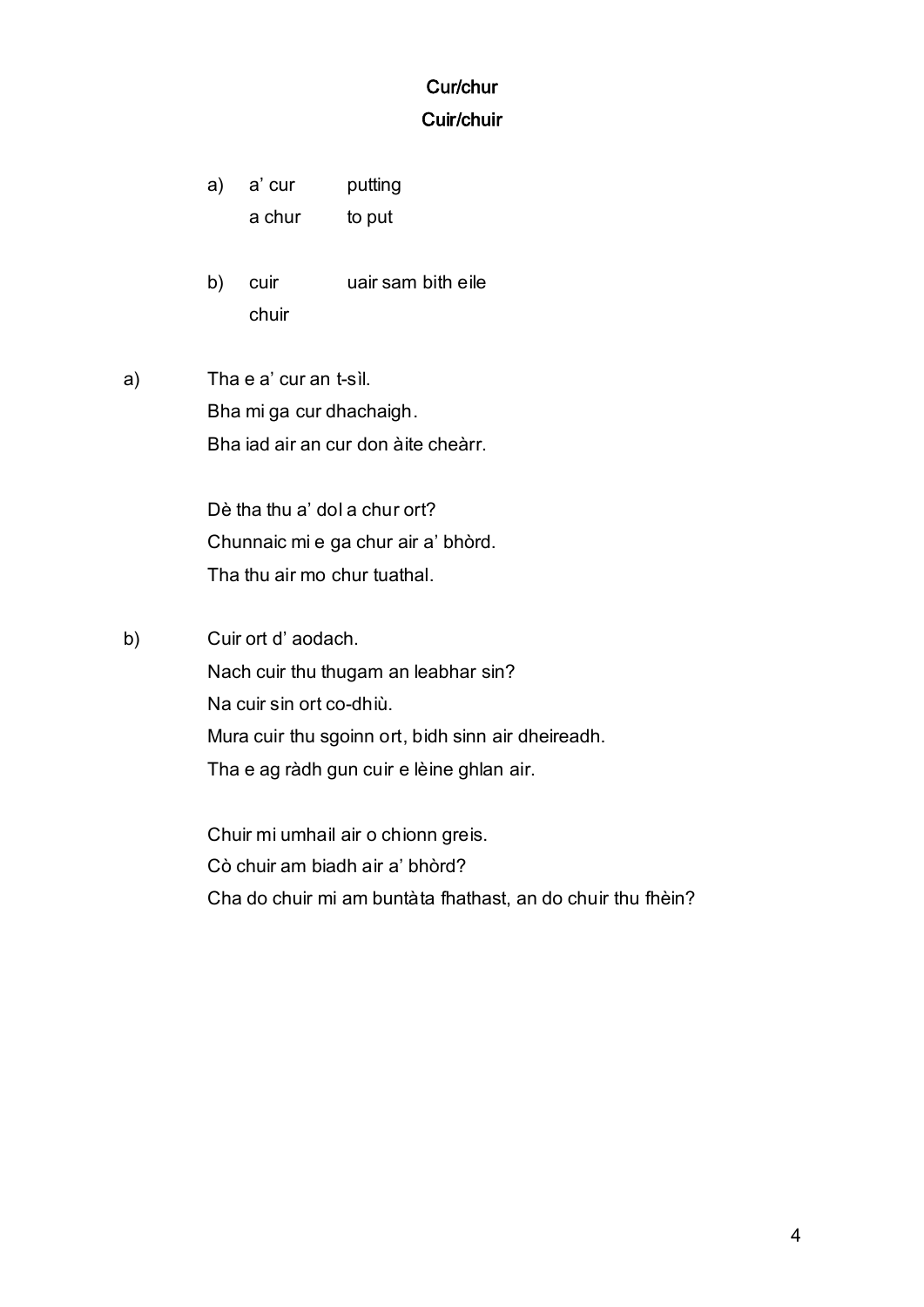| a h-  | (leatha) |
|-------|----------|
| ar n- | (leinn)  |
| ur n- | (leibh)  |
|       |          |



a h-ad

a h-athar

a h-innleachdan

ar n-àite

ar n-athraichean ar n-òrain

ur n-aodach

ur n-oileanaich

ur n-uallaichean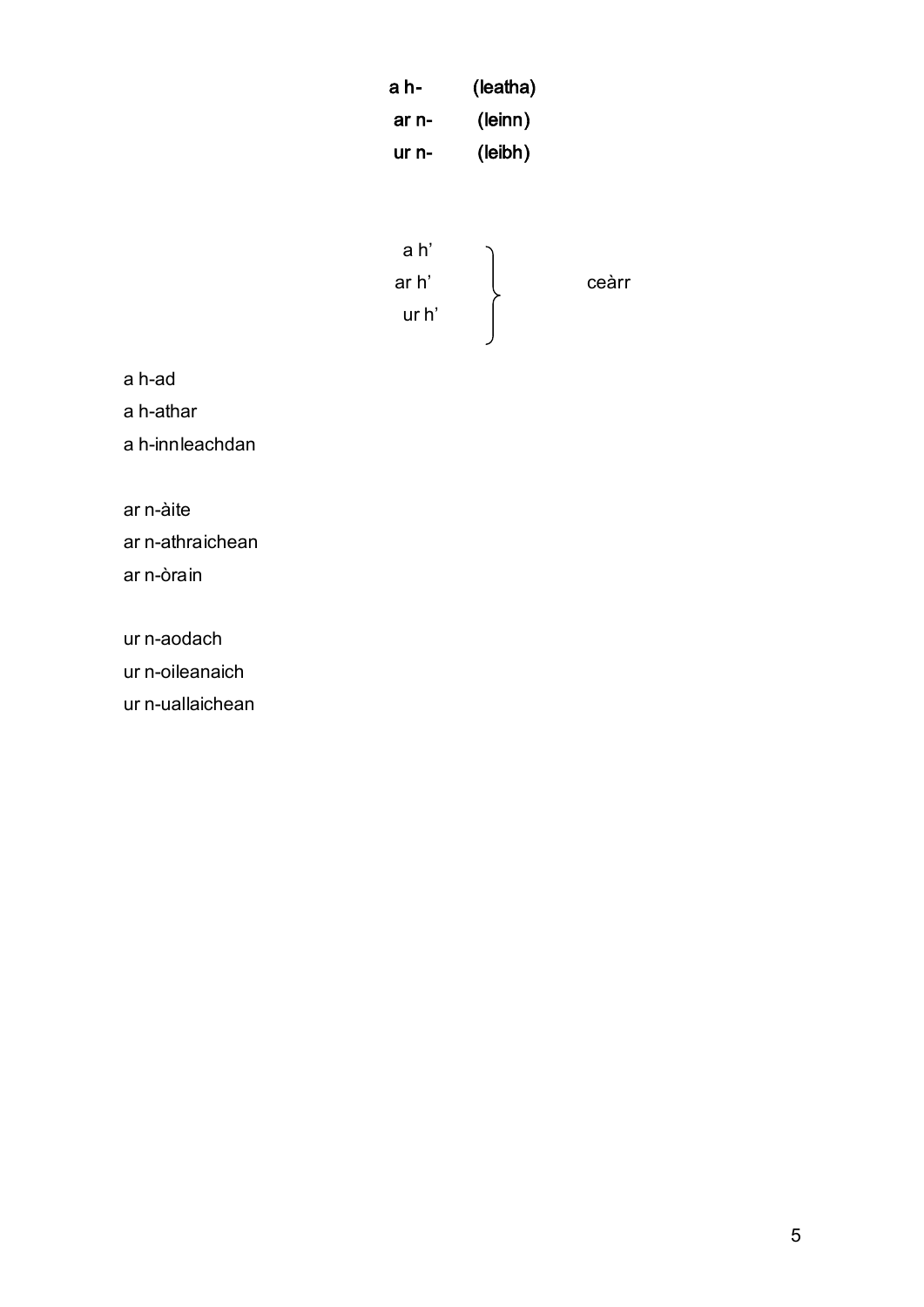# dèanaibh dèanamh

| a) | dèanaibh   | imperative                                                                                                              |
|----|------------|-------------------------------------------------------------------------------------------------------------------------|
|    |            | Dèanaibh sin cho luath 's a ghabhas.<br>Na dèanaibh cus fuaim.                                                          |
| b) | a' dèanamh | doing                                                                                                                   |
|    |            | Dè tha thu a' dèanamh?<br>Dè tha dùil agad a dhèanamh?                                                                  |
| c) | dhèanadh   |                                                                                                                         |
|    |            | Dè dhèanadh tu?<br>Cha dèanadh e càil a dh'iarrainn air.<br>Carson nach dèanadh e sin?<br>Dh'inns mi gun dèanadh ise e. |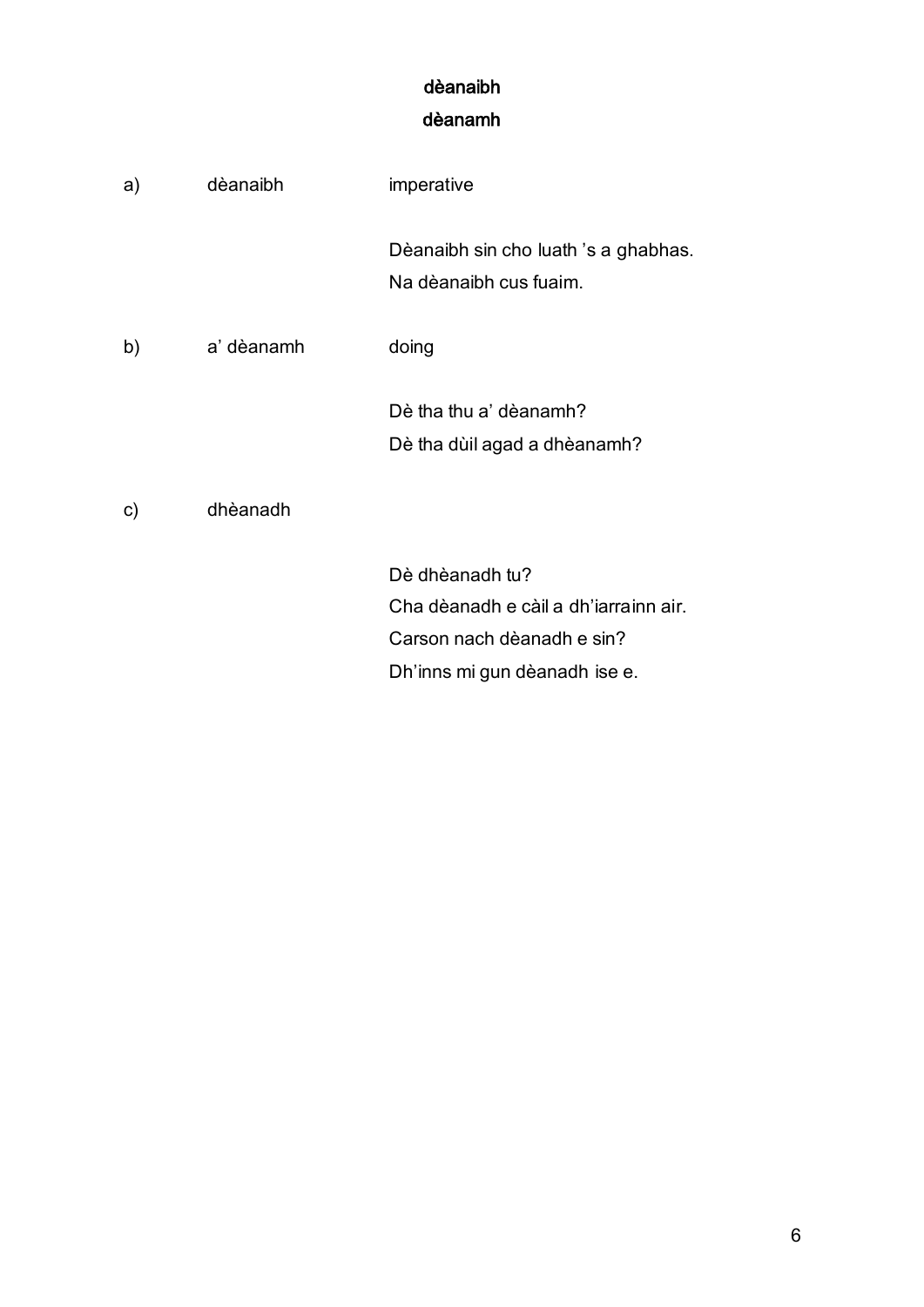| na  | (ann a) |
|-----|---------|
| ga  | (aig a) |
| dha | (do)    |
|     | (do e)  |

- a) Tha e na iasgair. Tha i na h-oileanach.
- b) Tha mi ga fhaicinn aig ochd a-nochd. Chan eil mi a' dol ga innse dhise. Tha iad a' dol ga chur gu Gordonstoun. Tha i ga call fhèin.
- c) dha Thoir dha Iain e. = Thoir do dh'Iain e. Thoir sin dha.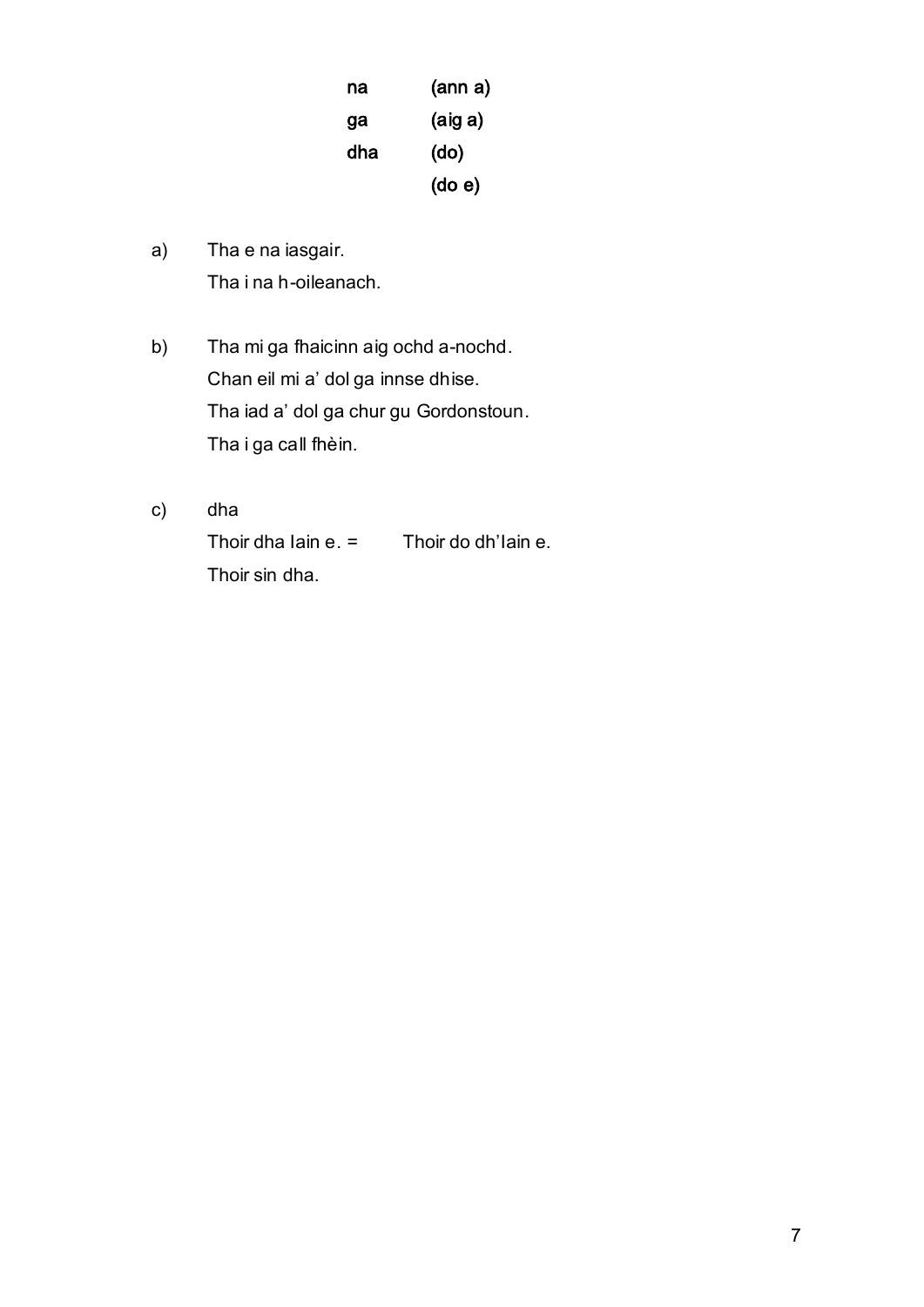ma if mu about

Ma thèid thu ann, gheibh thu biadh math. Innsidh mi dhut ma bhios cus ann.

Dh'inns i dhomh mu Chalum. Mhair an searmon mu uair a thìde gu leth.

| mas if | (ma is) |
|--------|---------|
| mus    | before  |

Pòs Iain mas e as fheàrr leat. Fòn thugam mus fàg thu an taigh.

mar a (as) mur (unless)

Seall mar a tha iad a' dèanamh sin. Tha mi ga innse mar a chuala mi e.

Mura faigh mi tuilleadh pàighidh bidh mi truagh. Fàilligidh e mura dèan e barrachd oidhirp.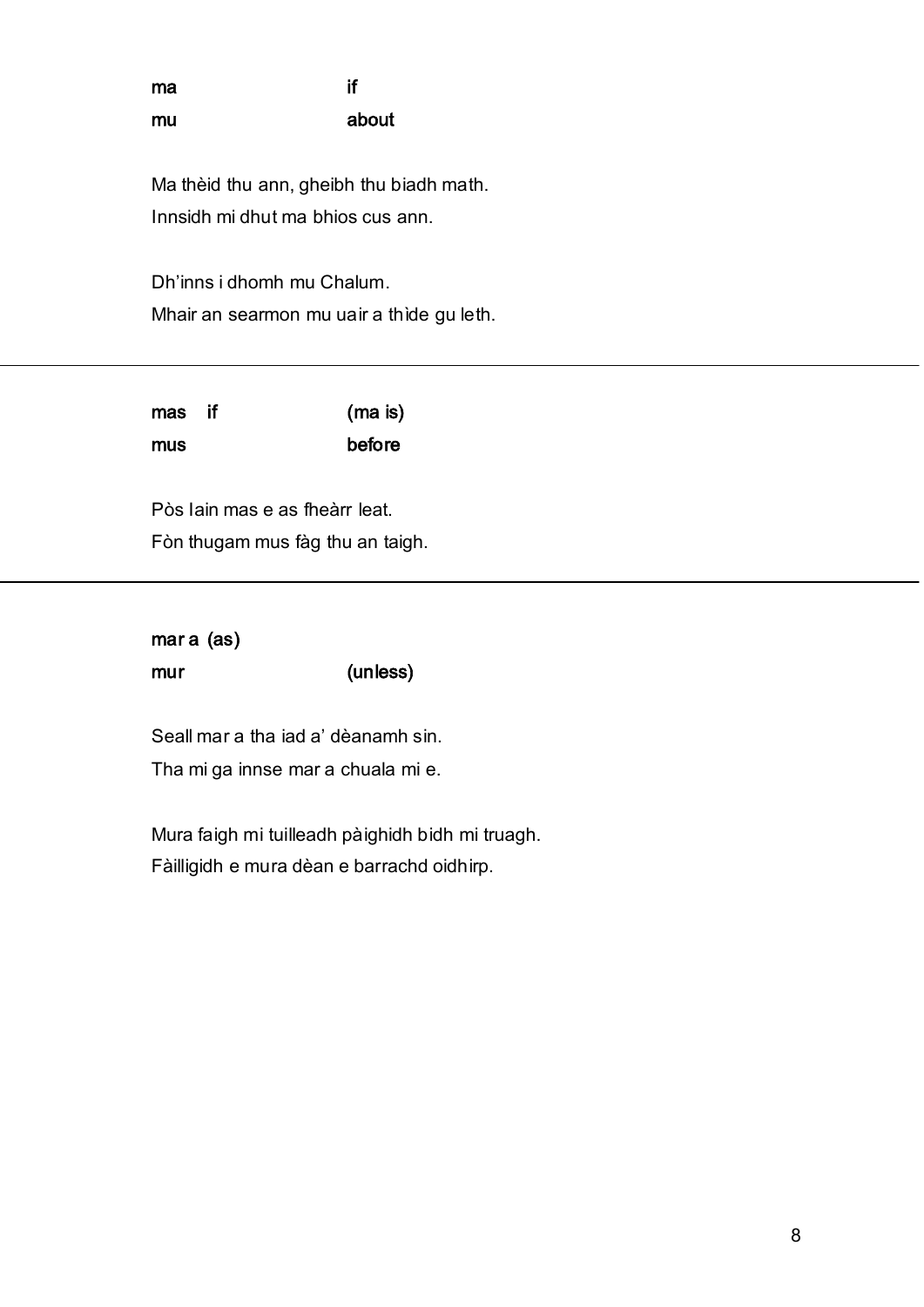gun gur

a) gun robh i ro sgìth gun tuirt i sin roimhe Tha i ag ràdh  $\left\{\right.$  gun seinn i a-nochd gun inns i an fhìrinn gun ruith i anns an rèis

b) Tha i ag ràdh gur ann mar sin a bha. A bheil thu ag ràdh gur ise a rinn sin? Thuirt am ministear gur e latha dorcha don sgìre a bha seo.

| 's a' | (agus a') |
|-------|-----------|
| 's a  | (agus a)  |
| sa    | (anns a') |

Bha iad a' cur 's a' buain an sin fad bhliadhnachan. Chaidh sinn fhèin 's a bhràthair ga fhaicinn. Dh'fhalbh sinn sa mhadainn.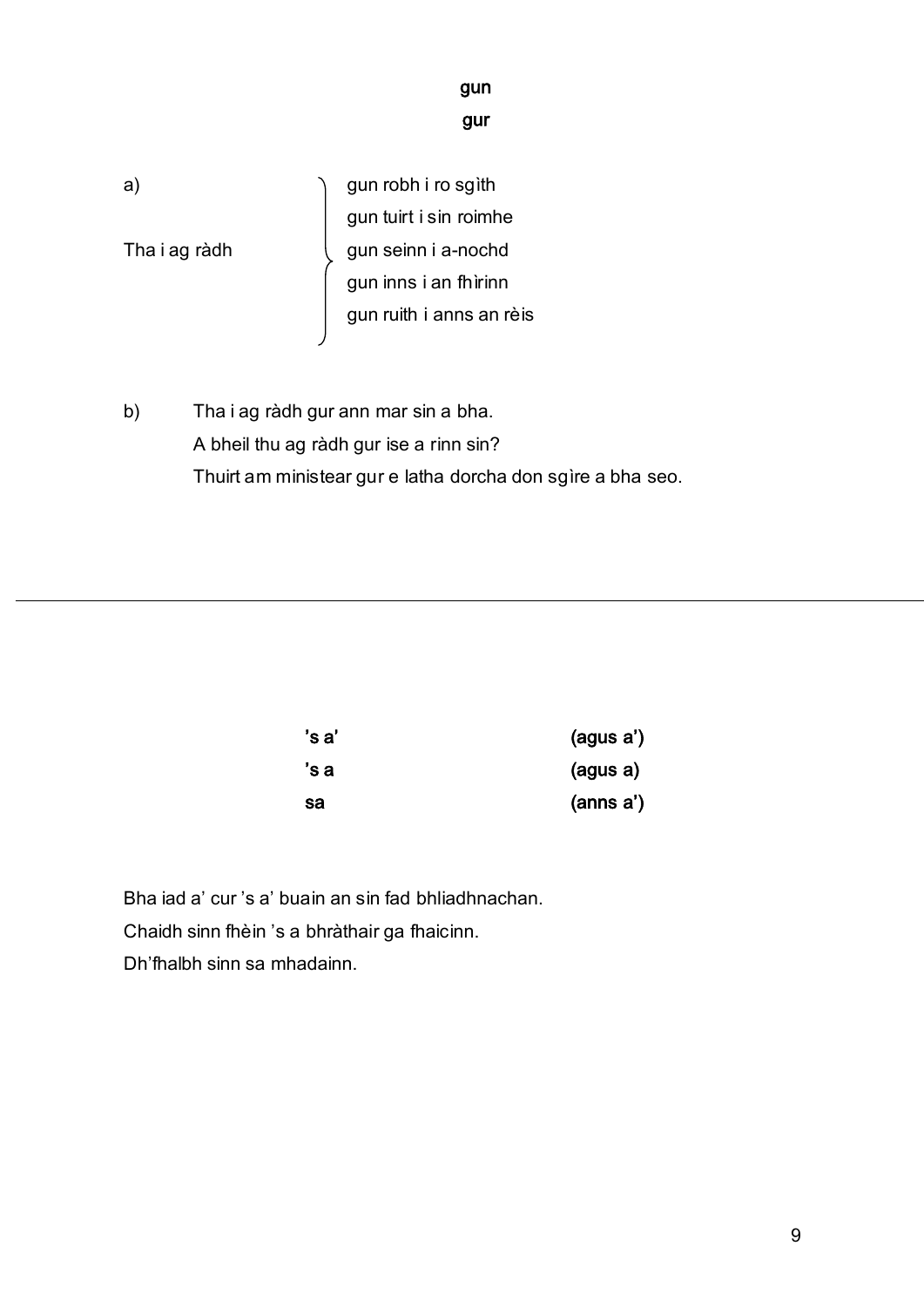## Fuaimean

| a) | doile                     | dola x                 |
|----|---------------------------|------------------------|
|    | Doileag                   | Dol(l)ag $x$           |
|    | poileasaidh               | polasaidh x            |
|    | poileas                   | polas x                |
|    | faileas (anns an sgàthan) | fallas (an dèidh obair |
|    |                           |                        |

chruaidh)

| b) | oirre    | Chuir i dreasa ghorm oirre.      |
|----|----------|----------------------------------|
|    | orra     | Chuir iad an còtaichean orra.    |
| C) | ro       | Tha an taigh ro mhòr dhaibh.     |
|    |          | Bidh mi an sin ro ochd.          |
|    | robh     | An robh thu fuar? Cha robh.      |
|    | roth     | Cuibhle.                         |
| d) | leughadh | Tha e a' leughadh leabhar.       |
|    | leaghadh | Tha i a' leaghadh an ime.        |
| e) | leam     | Is toigh leam aran-coirce        |
|    | leum     | Is urrainn dhi leum gu math àrd. |
|    |          |                                  |
| f) | duine    | 1                                |
|    | daoine   | $2+$                             |
| g) | -adh     | nochdadh                         |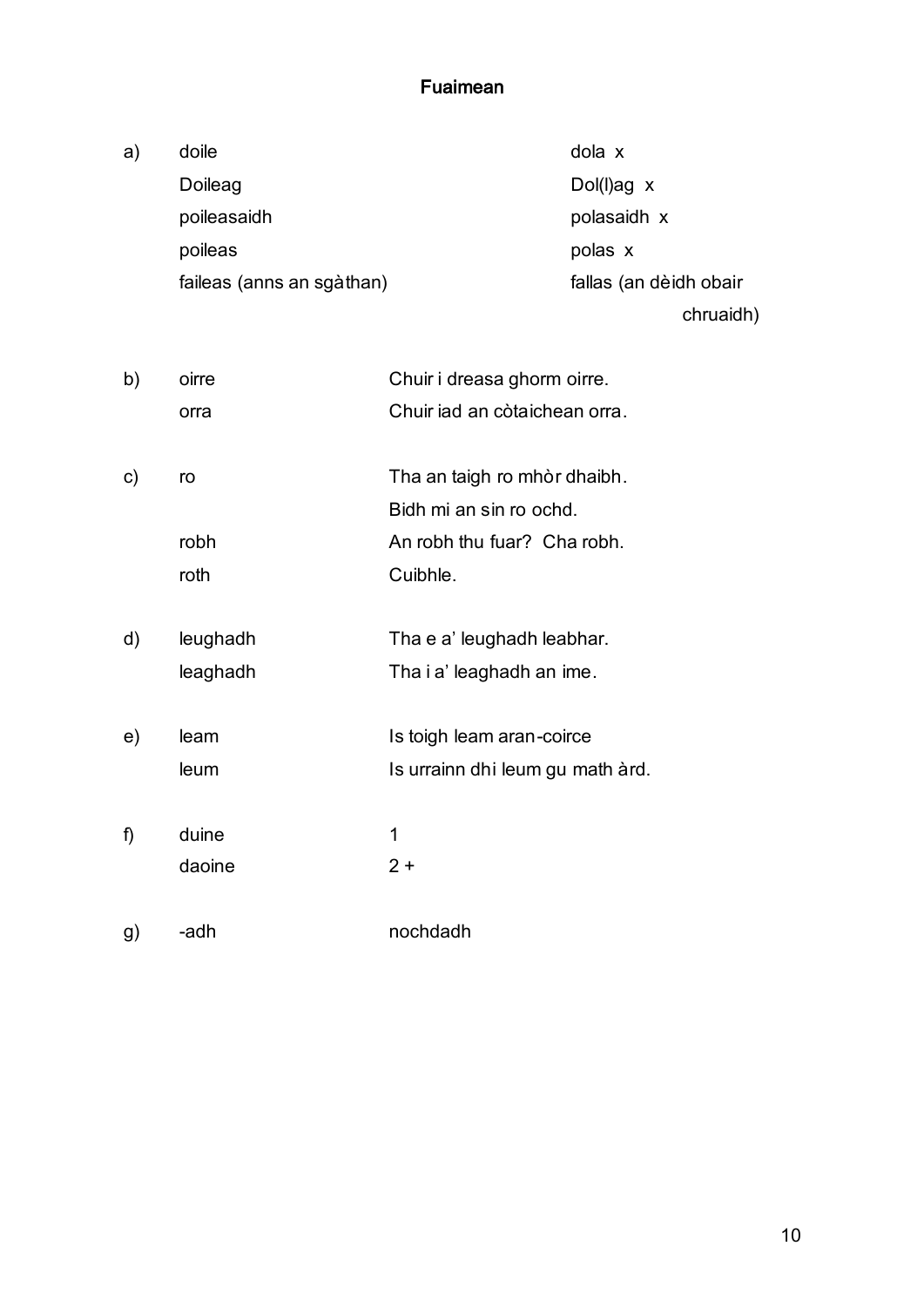## CEARTAICH

(1)

Cha ro Domhnall fhathast robh chinnteach dè bha a' mhàthair a' ciallachadh agus chrath e a' cheann mas do lean e an fheadhainn eile a-null chun a' gheata far an robh duine a gabhail airgead bhon fheadhainn a bha a dol air an ro mhòr.

## (2)

Bha iad air a dhol ma dhà mhìle a-mach as a bhaile nuair a' chaidh an dà chàr poilis seachad oirre.

"Cuiridh mi geall gun ann chun na fèille tha iad a dol," arsa Coinneach.

"Tha mi a' creidsinn gun ann," arsa Seumas.

"Leigidh sinn ar h-anail ann an seo airson greiseag."

#### (3)

Thòisich na Fìobhaich a' cuir suas thogalaichean na bu mhotha agus cha b' fhada gus an ro taighean an ìre mhath cofhurtail air an cuir suas cho fada muigh ri Ceann a Bhàigh.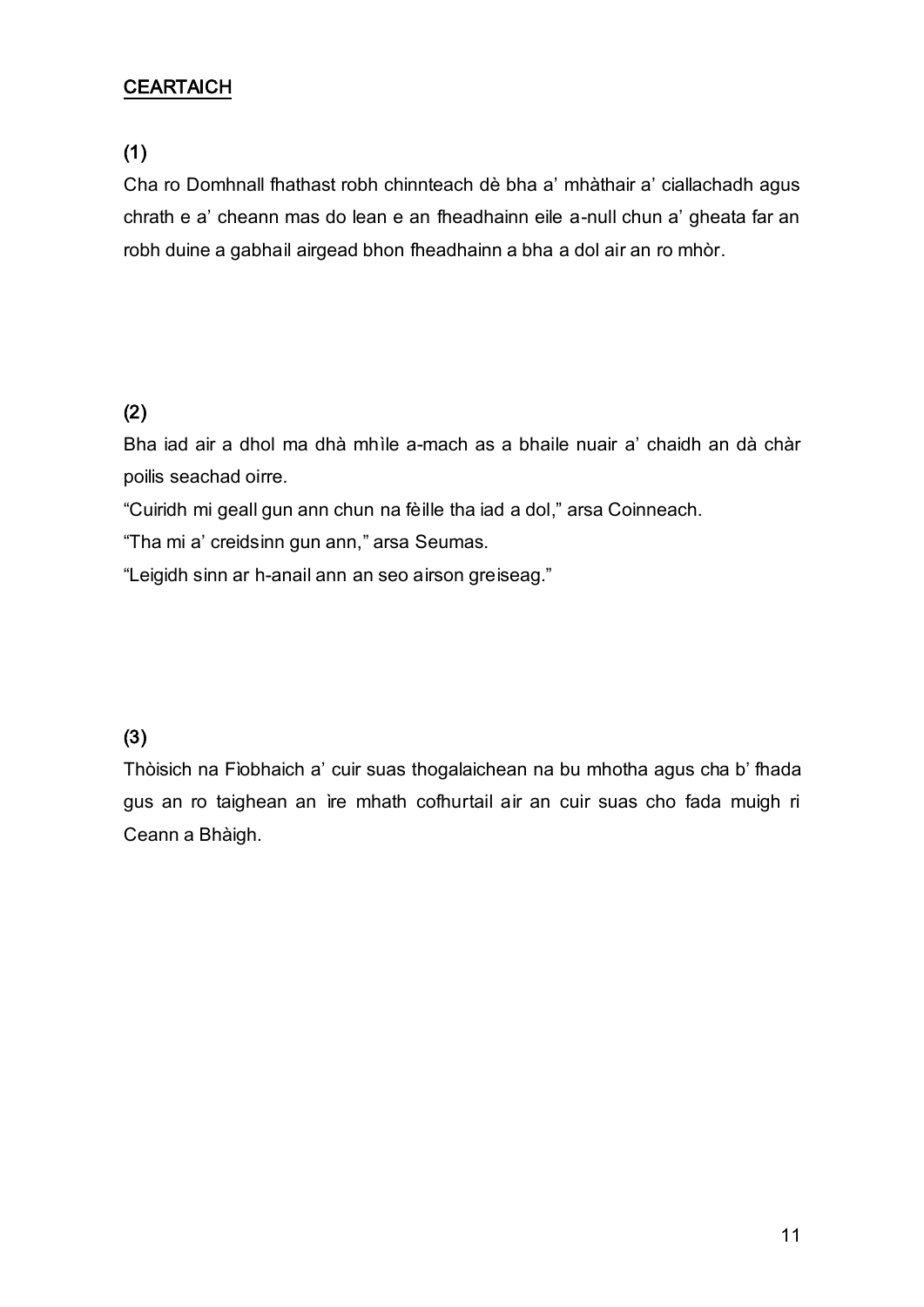#### (4)

Cha robh sluagh an eilein idir cho borb sa bha an t-iomradh gan dèanaibh, ach cha robh an t-eilean fhèin idir cho torach sa bha na fathannan a chuala iad ga dhèanaibh. Bha Alasdair air eòlas a' chuir air cuid de na h-iasgairean. Bha an tiasg pailt ma chuairt an eilein.

Nuair a phòs Alasdair agus Màiri, chur iad seachad beagan tìde gle shona gun chàil a cuir dragh oirre ach na bha iad a cluinntinn ma na bha dol a' thighinn orra. Fhuair Alasdair cothrom air beagan talmhainn agus chur e suas fàrdach bheag an sin. Ged a bha e cho toilichte s a' ghabhadh a bhi leis a' bhean a' phòs e, bhitheadh beagan cianalais a' cuir dragh air. Thuirt ise ris, "Ged nach ro mise riamh anns an staid anns a' bheil e, tha mi ga thuigsinn."

#### (5)

Thachair gun ro a h-athair 's a' màthair fhathast beò ann an Loch Aineort 's bha iad fhèin bochd air a' son nuair a chuala iad man mhì-fhortain a thàinig orra. "Bheir sinn dhachaigh i fhèin 's a' mac," ars Eachann, a h-athair, " 's cha bhith cion cùraim orra 's cha bhith dìth no acras orra." "Bi mise glè thoilichte mu nì thu sin," fhreagair a' bhean.

#### (6)

"A' mhàthair," ars esan anns a thuil-tàimh, "an inns sibhse dhòmhsa dè bhitheas a toirt oirbh a bhi a caoineadh nuair nach bith agaibh ach sibh fhèin?"

Chur a' mhàthair a lamh ma amhaich 's dh'innis i dha facal air an fhacal mur a thachair an latha a' sheòl "Gruagach nan Tonn" 's a' chamhanaich a-mach à Loch Aineort 's nach do thill daoine de na bha na broinn tuilleadh.

Chruinnich gràin agus fuath mòr na chridhe an aghaidh an fheadhainn sin a chur athair 's a bhràithrean gu bàs.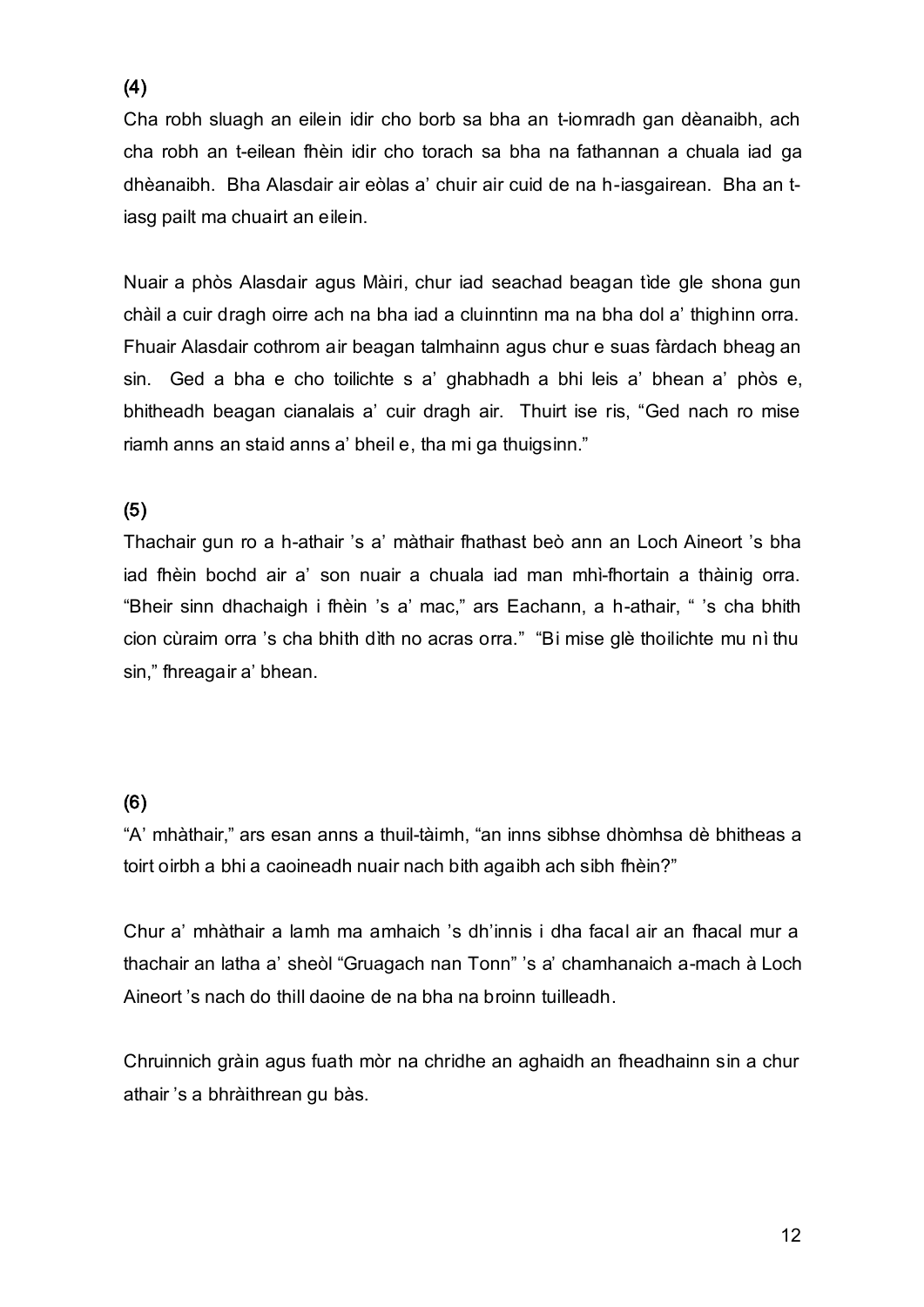# (1)

Cha robh Dòmhnall fhathast robh chinnteach dè bha a' mhàthair a' ciallachadh agus chrath e a' cheann mus do lean e an fheadhainn eile a-null chun a' gheata far an robh duine a' gabhail airgead bhon fheadhainn a bha a' dol air an roth mhòr.

## (2)

Bha iad air a dhol mu dhà mhìle a-mach às a' bhaile nuair a' chaidh an dà chàr poilis seachad orra.

"Cuiridh mi geall gur ann chun na fèille tha iad a' dol," arsa Coinneach.

"Tha mi a' creidsinn gur ann," arsa Seumas.

"Leigidh sinn ar n-anail ann an seo airson greiseag."

## (3)

Thòisich na Fìobhaich a' cuir suas thogalaichean na bu mhotha agus cha b' fhada gus an robh taighean an ìre mhath cofhurtail air an cuir suas cho fada muigh ri Ceann a' Bhàigh.